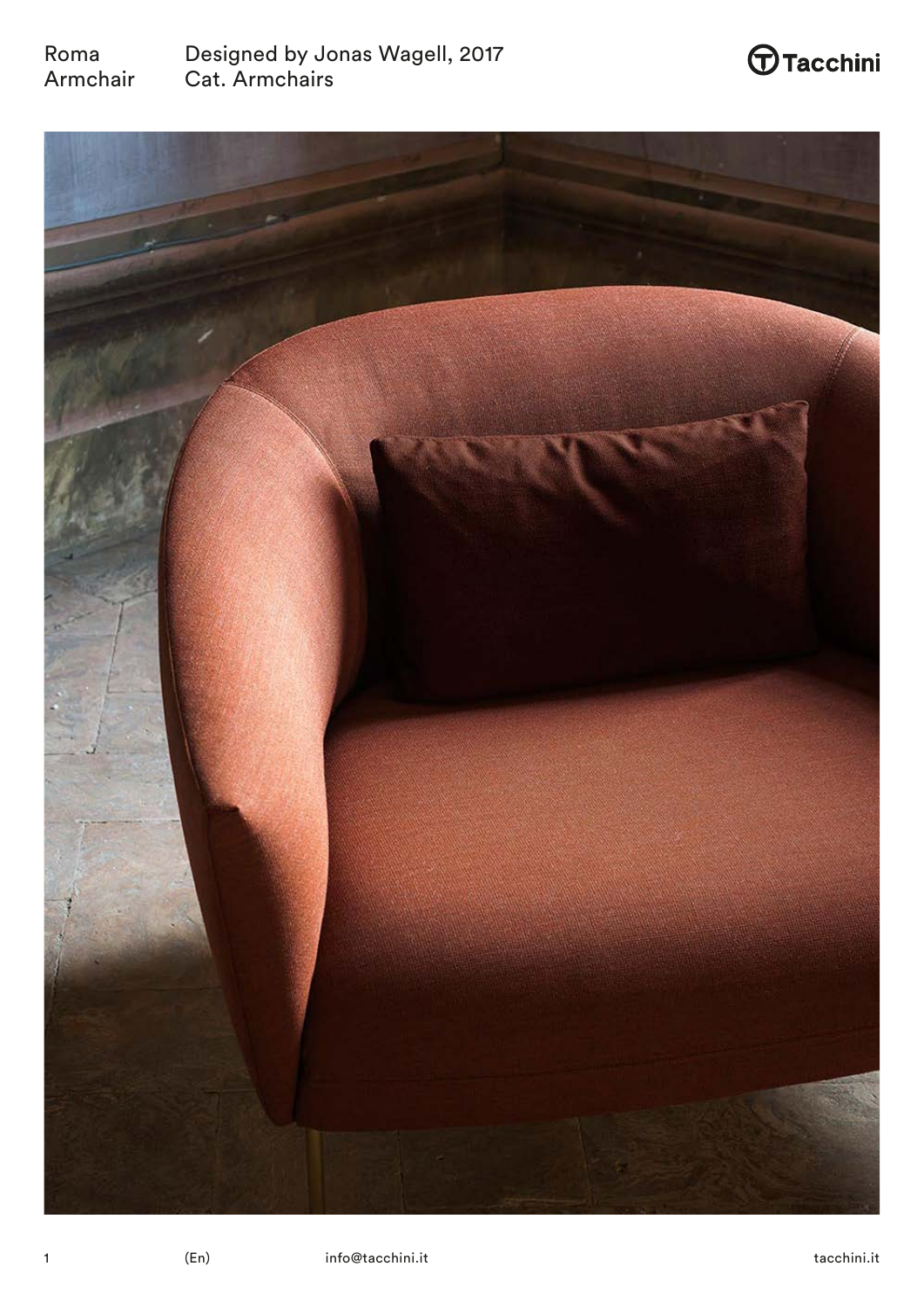

Roma Armchair

Designer: Jonas Wagell Year: 2017

Almost suspended above the floor, with the slenderest of legs upholding a large, cosy seat. Jonas Wagell imagines a family of sofas, inspired by the soft, curving form of a semicircle: this little collection, from armchair to sofa to chaise longue, is called Roma, a strong reference to the classical sphere in which its lines are rooted. With citations from fifties design, not of affectation, but of clear inspiration, this design is "classical" by nature, and not only in name.

Developed by Tacchini in Italy

# Dimensions (cm)

Cod. OROM106



Roma

L 106,3 P 88,5 cm H 73,5 cm Seat H 38,5 cm

Awards

Archiproducts Design Awards

archiproducts **DESIGN AWARDS**  $WINNER$  2017

Non-removable covers

CAD Files: 3D (.dwg, .3ds) 2D (.dwg)

Download CAD files at tacchini.it/ en/downloads



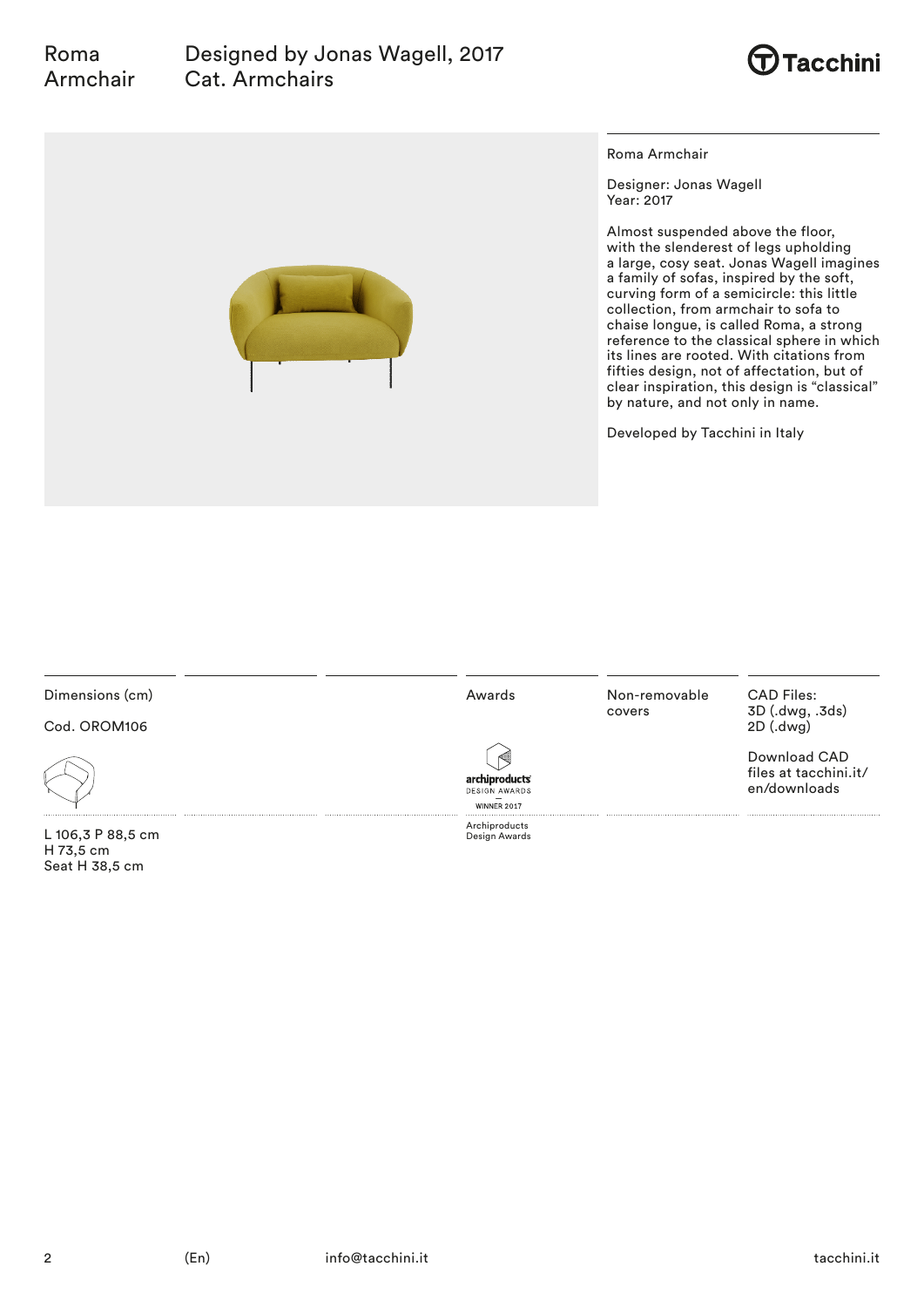

# Materials description

Internal frame: 18 mm thick birch plywood and 25 mm thick poplar plywood with elastic belts.

Padding: differentiated - density polyurethane foam.

Base: tubular metal feet diam 16 mm powder-coated painted or chromed.

Upholstery: not removable.



# Suggested upholsteries

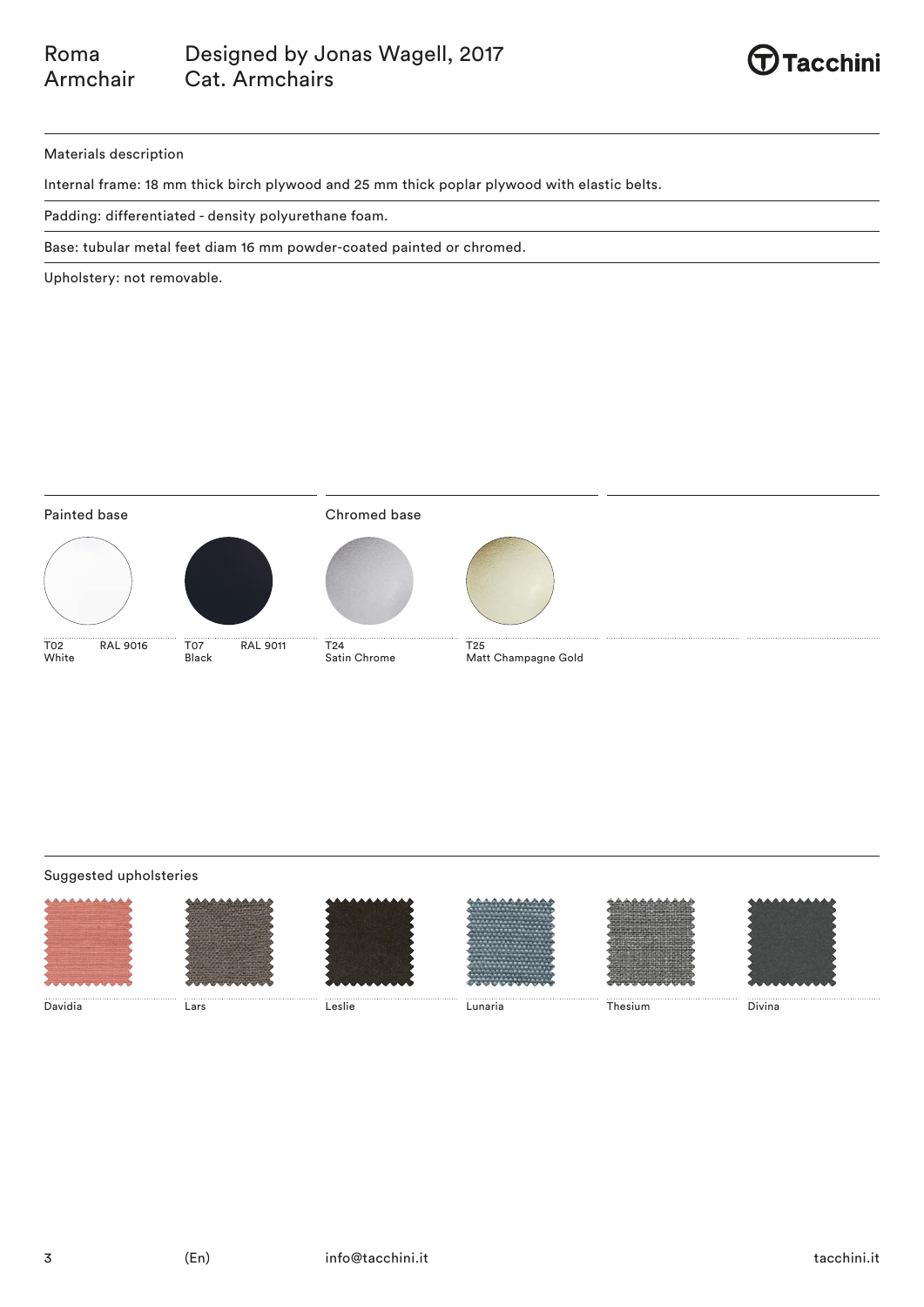

Materials informations



| Polyurethane foam    | 34% |
|----------------------|-----|
| Upholstery           | 24% |
| Birch plywood        | 17% |
| Feather              | 8%  |
| Poplar plywood       | 7%  |
| Metal                | 6%  |
| <b>Elastic belts</b> | 4%  |
|                      |     |

# Recyclability

All Roma Armchair elements are 100% recyclable when fully separated. Tacchini undertakes on-going research and development, with efforts made to introduce products which are a perfect combination of function and safety without jeopardizing the final design of the same articles. During production attempts are made to minimize noise and emission levels and to reduce rejects as far as possible. All the single materials which make up the production process, once disassembled, can be reused several times, maintaining a high quality standard.

#### Polyurethane

Flexible expanded polyurethane is a solid The need to combine complex yet elastic polymeric material with open cell structure. It is a non-toxic material and above all free from ozone-damaging components. Production and processing of the polyurethane we use meet the objectives of the new policy of ensuring the protection of human health and of the environment. We focus in particular on the choice and use of the types of density of polyurethane suitable for preserving over the years the features of load capacity, elasticity and resilience. For products used in public spaces flame-retardant expanded polyurethane is chosen, tested and certified according to international regulations.

#### Wood

Wood is a renewable raw material. All products derived from wood, such as for example plywood, have the advantage of being able to be machined more easily than wood and do not deform. The timber we use – solid or plywood – comes mainly from European and Russian forests and is seasoned to specific values of humidity with tests. Most of the structures of the products in the collection have a frame in solid pine or ash, or in beech or poplar plywood.

#### **Packaging**

Roma Armchair element is dispatched already assembled. It is protected by tissue paper and cellophane to protect the covering from dust and direct contact with the cardboard. The product is packed in rigid cardboard boxes suitable for world export. Manufacture of the packaging observes the criteria for recovery both as recycling and energy recovery and composting.

Once a product reaches the end of its life cycle it has to be eliminated.

#### Metal

lightweight shapes with resistant materials necessarily involves the use of metals ouch as steel and aluminium. products in polyurethane foam are made with an inner steel frame for adding strength to the structure. The bases are in tubular metal which can be chromed with a gloss or satin finish or painted with epoxy powders.

#### Foam

Similar to polyurethane, foam is used for moulding products with special and organic shapes. It is a material which is highly resistant to ageing and flames. Its appearance at the edges is clean, compact. All products made with a foam structure offer a solution with extraordinary comfort.

#### Elastic belts

The elastic belt used on the seats of our upholstered products is a component to be chosen with care in order to ensure adequate elasticity and springing for the dimension and the structure of the product. We use plaited elastic webbing to add greater comfort and resistance to weight stresses.

> To discover more about Tacchini environmental policy please visit: www.tacchini.it